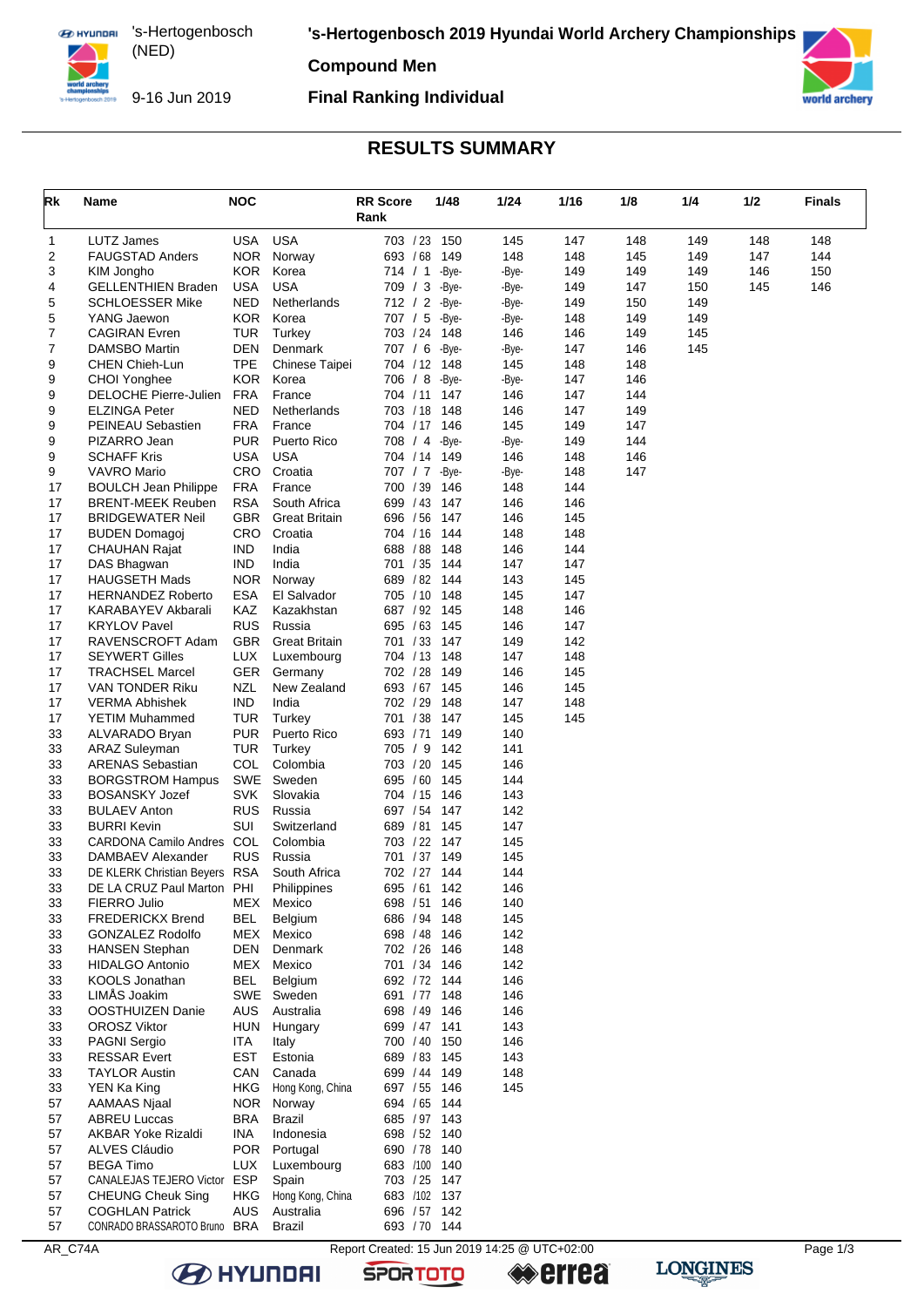**EX HYUNDAI** 's-Hertogenbosch (NED) 

**'s-Hertogenbosch 2019 Hyundai World Archery Championships**

**Compound Men**



9-16 Jun 2019

### **Final Ranking Individual**



## **RESULTS SUMMARY**

| Rk         | Name                                          | <b>NOC</b>        |                                 | <b>RR</b> Score      | 1/48       | 1/24 | 1/16 | 1/8 | 1/4 | 1/2 | <b>Finals</b> |
|------------|-----------------------------------------------|-------------------|---------------------------------|----------------------|------------|------|------|-----|-----|-----|---------------|
|            |                                               |                   |                                 | Rank                 |            |      |      |     |     |     |               |
| 57         | DAS Ashim Kumer                               | <b>BAN</b>        | Bangladesh                      | 690 / 80             | 138        |      |      |     |     |     |               |
| 57         | DE CASTRO GONÇALVES PEREIRA Thiago            | <b>BRA</b>        | Brazil                          | 700 / 41             | 144        |      |      |     |     |     |               |
| 57         | <b>FOLEY Daniel</b>                           | <b>IRL</b>        | Ireland                         | 685 / 98             | 142        |      |      |     |     |     |               |
| 57         | GOH Jun Hui                                   | SGP               | Singapore                       | 683 /101 143         |            |      |      |     |     |     |               |
| 57         | HAEFELFINGER Roman SUI                        |                   | Switzerland                     | 692 / 73             | 149        |      |      |     |     |     |               |
| 57         | <b>HAMDORF Sebastian</b>                      | <b>GER</b>        | Germany                         | 701 / 32 144         |            |      |      |     |     |     |               |
| 57         | <b>HOCEVAR Arnaud</b>                         | <b>LUX</b>        | Luxembourg                      | 687 / 89             | 146        |      |      |     |     |     |               |
| 57         | <b>HOFER Patrizio</b>                         | SUI               | Switzerland                     | 695 / 59             | 142        |      |      |     |     |     |               |
| 57         | <b>KHRISTICH Sergey</b>                       | KAZ               | Kazakhstan                      | 688 / 86 141         |            |      |      |     |     |     |               |
| 57         | <b>KOOLS Reginald</b>                         | <b>BEL</b>        | Belgium                         | 701 / 31             | 141        |      |      |     |     |     |               |
| 57         | <b>KUCHEL Andrew</b>                          | <b>AUS</b>        | Australia                       | 686 / 93             | 143        |      |      |     |     |     |               |
| 57         | <b>LAUBE Marcus</b>                           | <b>GER</b>        | Germany                         | 689 / 84 147         |            |      |      |     |     |     |               |
| 57<br>57   | <b>LAURSEN Martin</b>                         | DEN<br><b>TPE</b> | Denmark                         | 693 / 69<br>695 / 58 | 146<br>146 |      |      |     |     |     |               |
| 57         | LIN Che-Wei<br>LOPEZ Ramon                    | <b>ESP</b>        | Chinese Taipei<br>Spain         | 691 / 76             | 148        |      |      |     |     |     |               |
| 57         | <b>MASON James</b>                            | GBR               | <b>Great Britain</b>            | 695 / 64             | 144        |      |      |     |     |     |               |
| 57         | <b>MATZNER Michael</b>                        | <b>AUT</b>        | Austria                         | 688 / 85             | 146        |      |      |     |     |     |               |
| 57         | MAZUKI Mohd Juwaidi                           | <b>MAS</b>        | Malaysia                        | 698 / 50 143         |            |      |      |     |     |     |               |
| 57         | <b>MIOR Viviano</b>                           | ITA               | Italy                           | 690 / 79             | 146        |      |      |     |     |     |               |
| 57         | <b>MUNOZ Daniel</b>                           | COL               | Colombia                        | 701 / 36             | 147        |      |      |     |     |     |               |
| 57         | NAKAMURA Kazune                               | <b>JPN</b>        | Japan                           | 695 / 62 145         |            |      |      |     |     |     |               |
| 57         | NOLASCO Douglas Vladimir ESA                  |                   | El Salvador                     | 699 / 45             | 142        |      |      |     |     |     |               |
| 57         | <b>NOTT Robert</b>                            | CAN               | Canada                          | 699 / 46             | 143        |      |      |     |     |     |               |
| 57         | <b>PAGNONI Federico</b>                       | ITA               | Italy                           | 703 / 21             | 144        |      |      |     |     |     |               |
| 57         | PAN Yu Ping                                   | <b>TPE</b>        | Chinese Taipei                  | 687 / 91             | 142        |      |      |     |     |     |               |
| 57         | <b>PATER Sil</b>                              | <b>NED</b>        | Netherlands                     | 685 / 99             | 145        |      |      |     |     |     |               |
| 57         | <b>PAVLIK Marcel</b>                          | <b>SVK</b>        | Slovakia                        | 700 / 42 140         |            |      |      |     |     |     |               |
| 57<br>57   | PEREZ GONZALEZ Jesus Jacinto ESP              | <b>POL</b>        | Spain                           | 687 / 90             | 144        |      |      |     |     |     |               |
| 57         | PRZYBYLSKI Lukasz<br><b>REITMEIER Filip</b>   | CZE               | Poland<br><b>Czech Republic</b> | 691 / 75<br>694 / 66 | 142<br>139 |      |      |     |     |     |               |
| 57         | <b>ROUX Patrick</b>                           | RSA               | South Africa                    | 686 / 95             | 141        |      |      |     |     |     |               |
| 57         | SITAR Dejan                                   | <b>SLO</b>        | Slovenia                        | 682 /104 141         |            |      |      |     |     |     |               |
| 57         | <b>STROMBERG Linus</b>                        | <b>SWE</b>        | Sweden                          | 682 /103 144         |            |      |      |     |     |     |               |
| 57         | <b>VANEK Martin</b>                           | CZE               | Czech Republic                  | 701 / 30             | 142        |      |      |     |     |     |               |
| 57         | <b>VELIZ Miguel Angel</b>                     | <b>ESA</b>        | El Salvador                     | 688 / 87 145         |            |      |      |     |     |     |               |
| 57         | WARDHANA Prima Wisnu INA                      |                   | Indonesia                       | 697 / 53 144         |            |      |      |     |     |     |               |
| 57         | <b>WIENER Nico</b>                            | AUT               | Austria                         | 703 / 19             | 146        |      |      |     |     |     |               |
| 57         | <b>WIENER Wolfgang</b>                        | AUT               | Austria                         | 692 / 74 143         |            |      |      |     |     |     |               |
| 57         | <b>ZIKIC Stefan</b>                           | <b>SRB</b>        | Serbia                          | 686 / 96             | 144        |      |      |     |     |     |               |
| 105        | <b>NEL Louw</b>                               | <b>NAM</b>        | Namibia                         | 682 /105             |            |      |      |     |     |     |               |
| 106        | SIMÕES Nuno                                   | <b>POR</b>        | Portugal                        | 682 /106             |            |      |      |     |     |     |               |
| 107        | LAVRENTIEV Oleg                               | <b>BLR</b>        | <b>Belarus</b>                  | 682 /107             |            |      |      |     |     |     |               |
| 108        | <b>ACHILIE Ovidiu</b>                         | ROU<br><b>SVK</b> | Romania                         | 681 /108<br>681 /109 |            |      |      |     |     |     |               |
| 109<br>110 | <b>BUZEK Vladimir</b><br><b>TOIVANEN Vili</b> | FIN               | Slovakia<br>Finland             | 680 /110             |            |      |      |     |     |     |               |
| 111        | RUSLAN Zulfadhli                              | MAS               | Malaysia                        | 680 /111             |            |      |      |     |     |     |               |
| 112        | <b>KARABAYEV Rustam</b>                       | KAZ               | Kazakhstan                      | 679 /112             |            |      |      |     |     |     |               |
| 113        | <b>GORCZYCA Krzysztof</b>                     | POL               | Poland                          | 679 /113             |            |      |      |     |     |     |               |
| 114        | JAFAR Syahrizan                               | MAS               | Malaysia                        | 678 /114             |            |      |      |     |     |     |               |
| 114        | WOJTAS Jan                                    | POL               | Poland                          | 678 /114             |            |      |      |     |     |     |               |
| 116        | SHEERIN Dean                                  | <b>NZL</b>        | New Zealand                     | 677 /116             |            |      |      |     |     |     |               |
| 117        | RINDARTO Muhamad Rindarto INA                 |                   | Indonesia                       | 677 /117             |            |      |      |     |     |     |               |
| 118        | <b>DIMITRIADIS Diomidis</b>                   | <b>CYP</b>        | Cyprus                          | 677 /118             |            |      |      |     |     |     |               |
| 119        | VON RICHTER Brendan CAN                       |                   | Canada                          | 676 /119             |            |      |      |     |     |     |               |
| 120        | PEROUTKA Ondrej                               | CZE               | Czech Republic                  | 676 /120             |            |      |      |     |     |     |               |
| 121        | <b>BARCLAY Marcus</b>                         | <b>NZL</b>        | New Zealand                     | 676 /121             |            |      |      |     |     |     |               |
| 122        | <b>SHARVIN Mark</b>                           | <b>IRL</b>        | Ireland                         | 675 /122             |            |      |      |     |     |     |               |
| 123        | <b>BEHAR Kfir</b>                             | <b>ISR</b>        | Israel                          | 672 /123             |            |      |      |     |     |     |               |
| 124<br>125 | <b>RUI Baptista</b><br>POULSEN Joannes        | <b>POR</b><br>FRO | Portugal<br>Faroe Islands       | 672 /124<br>672 /125 |            |      |      |     |     |     |               |
| 126        | <b>CRUZ Christian</b>                         | <b>PUR</b>        | Puerto Rico                     | 668 /126             |            |      |      |     |     |     |               |
| 127        | <b>BIRGISON Alfred</b>                        | <b>ISL</b>        | Iceland                         | 664 /127             |            |      |      |     |     |     |               |
| 128        | VAN DER MERWE Jacques NAM                     |                   | Namibia                         | 663 /128             |            |      |      |     |     |     |               |
| 129        | VINOGRADOV Roman                              | UKR.              | Ukraine                         | 663 /129             |            |      |      |     |     |     |               |
| 130        | <b>PETERSEN Nikkel</b>                        | <b>FRO</b>        | Faroe Islands                   | 662 /130             |            |      |      |     |     |     |               |

**B** HYUNDAI

**SPORTOTO** 

**errea** 

**LONGINES**